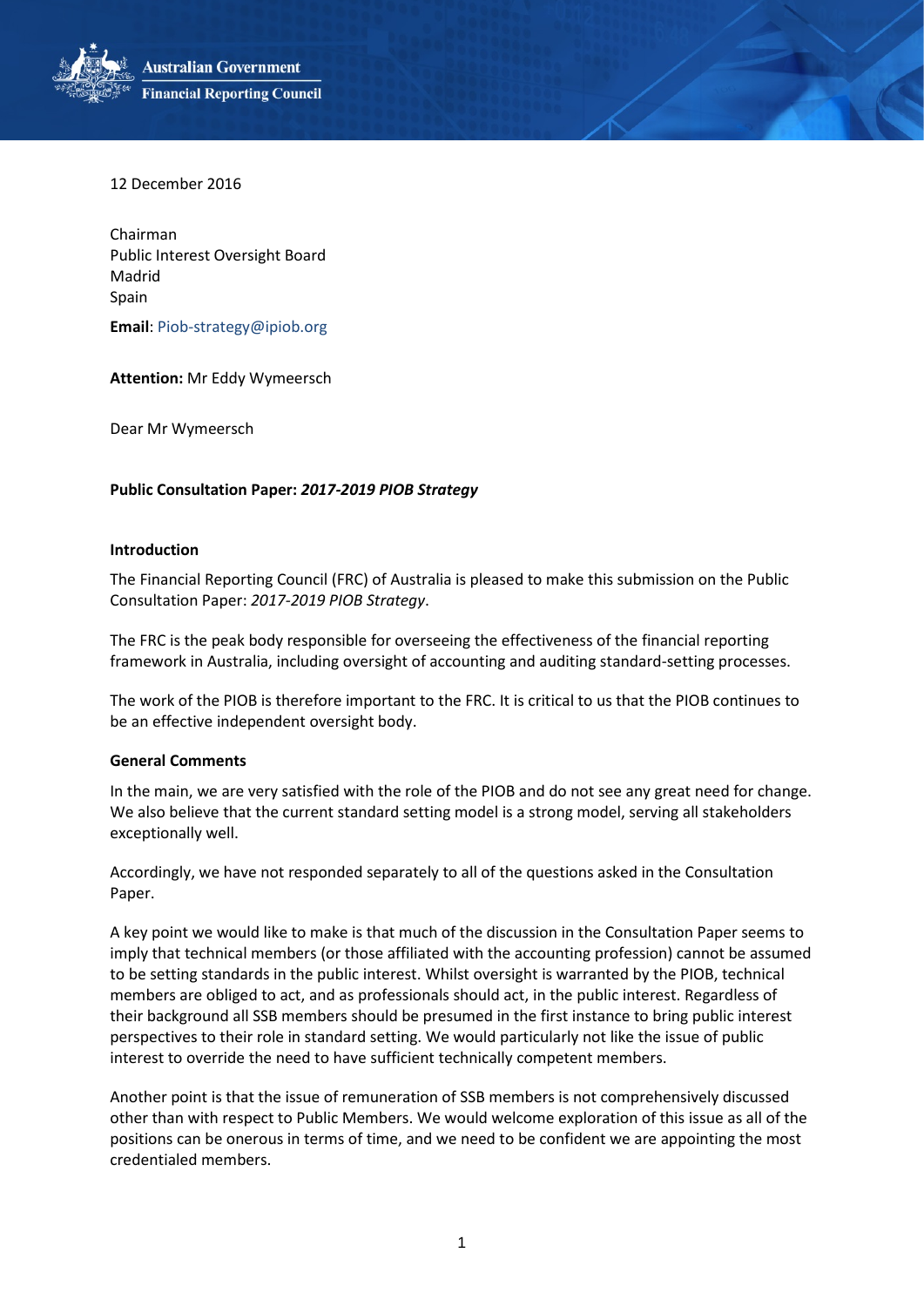## **Specific Comments**

1. Extension of the PIOB's involvement in overseeing the work of the working groups and/or task forces.

We do not agree with the extension of the PIOB's role to cover oversight of the working groups and/or task forces. Task forces and working groups are assigned the objective of preparing documents for an SSB's deliberation during its public meetings. Each task force or working group is supported by one or more SSB technical staff, that has responsibility for preparing materials for their consideration, and much attention is given to involving the right people on particular groups, including external stakeholders. It is the SSBs' public meetings where decisions are taken, and therefore where oversight is best placed.

Involvement at the working group and/or task force level increases the risk the PIOB will go beyond its independent oversight role and be involved in the technical content of standards. More importantly, it risks the PIOB being perceived to be part of the standards development process, rather than as an autonomous oversight body.

There is also a serious but necessary resource issue if the PIOB was to be involved in such groups more structurally.

2. Having more non-practitioners and non-technical members on SSBs.

While we support the PIOB refining, where appropriate, the balance of representation on the SSBs, members of the SSBs need to have the required technical capability, skilfulness and proficiency to be able to comprehend and discuss issues as they arise, and have a genuine interest and skills in standard setting. We are aware standard setters worldwide have difficulty in finding nonpractitioners and non-technical board members with these attributes. However it is also important to acknowledge that membership on SSBs is not the only way to be involved. Engaging with nonpractitioners and non-technical members in forums outside of the SSBs, adding extra official observers at meetings, or engaging with selected individuals also provides valuable input to standard setting without a formal position on a SSB. This process needs to be proactive however.

Currently, a SSB is made up of 18 members including the Chair, with no more than nine members being practitioners. Therefore, about half of the SSB's members, in conjunction with staff resources, are well-placed to undertake the technical aspects of the SSB's work. We would not like to see this reduced any further as it may impact negatively on the quality and length of time taken for setting the standards. In addition, it is also important for practitioners to be involved in standard setting to ensure the standards are capable of being implemented globally in practice by the affected practitioners.

The Consultation Paper also asks whether, in addition to investors and regulators, there are other stakeholders that merit representation in the standard setting process. Our view is that there are many, including users, valuers, actuaries, industry or subject matter specialists, directors, audit committee members, chief financial officers and many more depending on the specific topic of consideration. This is indeed why membership on SSB of all such stakeholders is not practicable and use of other ways, proactive ways, of gaining their involvement need to be implemented.

The comments we raise above regarding the need for adequate technical representation also relate to the Consultation Paper's questions about the composition of the Nominations Committee. In particular, we believe the Chair of the Nominations Committee should have technical expertise, as